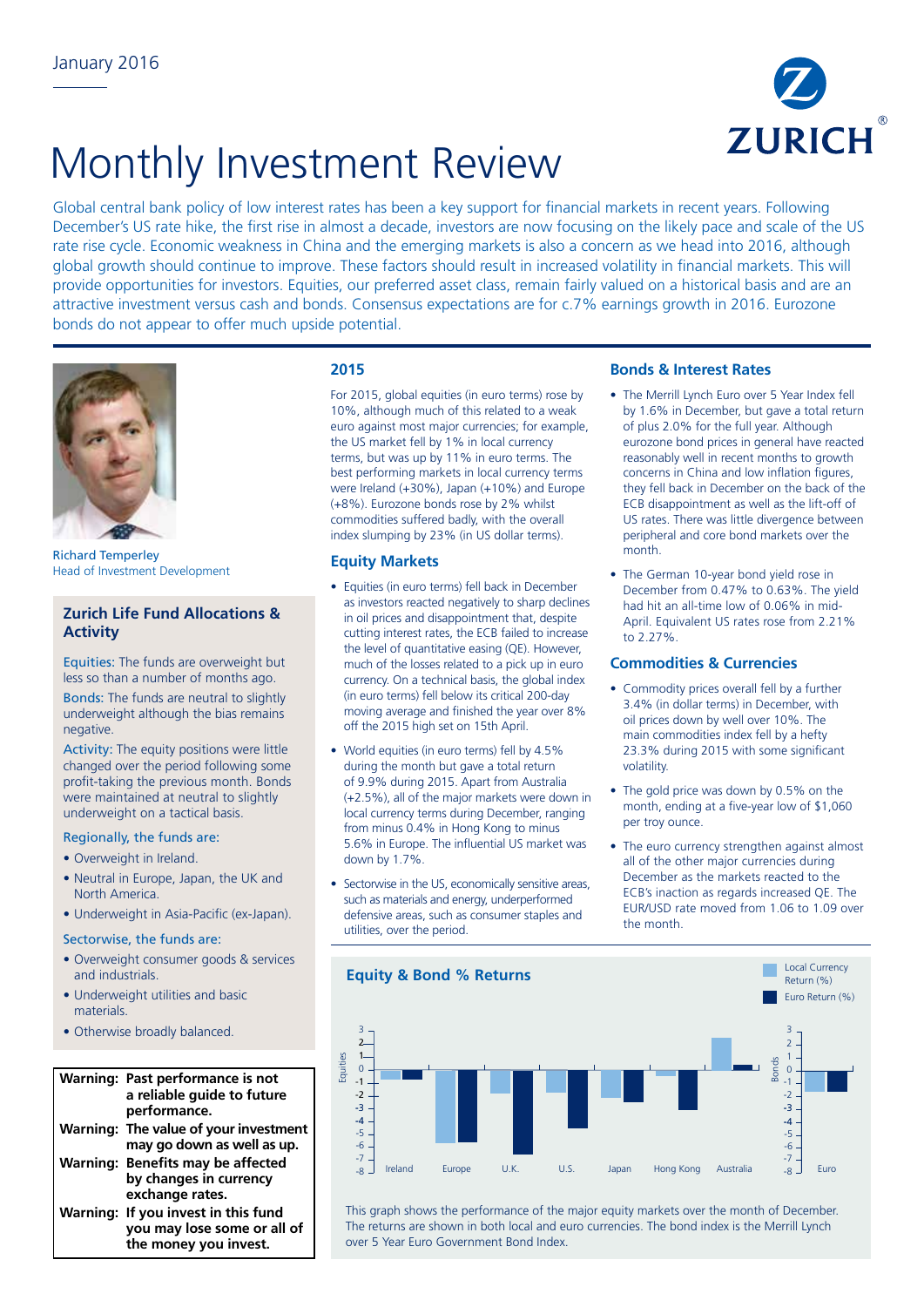#### Zurich Life Annualised Performance to 1st January 2016

|                                                                  | <b>Year to</b> |               |                |             |             |                 |             |                        |
|------------------------------------------------------------------|----------------|---------------|----------------|-------------|-------------|-----------------|-------------|------------------------|
|                                                                  | <b>Date</b>    | 1 Year        | 3 Years        | 5 Years     | 10 Years    | <b>15 Years</b> | 20 Years    | Fund Size $(\epsilon)$ |
| <b>Pathway Multi-Asset Funds</b>                                 |                |               |                |             |             |                 |             |                        |
| Pathway 2                                                        | 1.1%           | 1.1%          | N/S            | N/S         | N/S         | N/S             | N/S         | 95,250,738             |
| Pathway <b>3</b>                                                 | 2.7%           | 2.7%          | N/S            | N/S         | N/S         | N/S             | N/S         | 299, 167, 369          |
| Pathway 4                                                        | 4.9%           | 4.9%          | N/S            | N/S         | N/S         | N/S             | N/S         | 318,201,986            |
| Pathway <b>B</b>                                                 | 6.2%           | 6.2%          | N/S            | N/S         | N/S         | N/S             | N/S         | 98,343,590             |
| Pathway 6                                                        | 7.9%           | 7.9%          | N/S            | N/S         | N/S         | N/S             | N/S         | 12,147,991             |
| <b>Managed Funds</b>                                             |                |               |                |             |             |                 |             |                        |
| <b>Cautiously Managed</b>                                        | 6.3%           | 6.3%          | 10.4%          | 9.4%        | N/S         | N/S             | N/S         | 336,919,903            |
| <b>FinEx Sector Average</b>                                      | 2.2%           | 2.2%          | 4.6%           | 4.3%        | 2.7%        | 3.0%            | 4.3%        |                        |
| <b>Balanced</b>                                                  | 10.0%          | 10.0%         | 13.8%          | 10.3%       | 5.9%        | 5.3%            | 8.3%        | 1,642,280,860          |
| <b>FinEx Sector Average</b>                                      | 6.2%           | 6.2%          | 10.6%          | 7.8%        | 3.4%        | 3.0%            | 6.4%        |                        |
| Performance                                                      | 10.9%          | 10.9%         | 14.7%          | 10.7%       | 5.8%        | 5.2%            | 8.1%        | 1,291,399,707          |
| Dynamic                                                          | 11.8%          | 11.8%         | 15.5%          | 11.0%       | 6.0%        | 5.1%            | 8.1%        | 1,586,469,637          |
| <b>FinEx Sector Average</b>                                      | 7.1%           | 7.1%          | 10.6%          | 7.8%        | 3.5%        | 3.1%            | 6.1%        |                        |
|                                                                  |                |               |                |             |             |                 |             |                        |
| <b>Protected Funds</b>                                           |                |               |                |             |             |                 |             |                        |
| Protected 70                                                     | 6.5%           | 6.5%          | 10.0%          | 6.0%        | N/S         | N/S             | N/S         | 15,006,851             |
| Protected 80                                                     | 4.2%           | 4.2%          | 6.9%           | 3.7%        | N/S         | N/S             | N/S         | 34, 157, 554           |
| Protected 90                                                     | 1.2%           | 1.2%          | 2.2%           | 0.7%        | N/S         | N/S             | N/S         | 14,341,751             |
| <b>Cash Fund</b>                                                 |                |               |                |             |             |                 |             |                        |
| Secure                                                           | 0.0%           | 0.0%          | 0.0%           | 0.2%        | 1.2%        | 1.7%            | 2.7%        | 383,764,889            |
| Cash Fund                                                        | $-0.5%$        | $-0.5%$       | $-0.4%$        | $-0.3%$     | N/S         | N/S             | N/S         |                        |
| <b>FinEx Sector Average</b>                                      | 0.2%           | 0.2%          | 0.2%           | 0.3%        | 1.3%        | 1.6%            | 2.3%        |                        |
| <b>Bond Funds</b>                                                |                |               |                |             |             |                 |             |                        |
| Global Corporate Bond (JP Morgan)*                               | $-0.7%$        | $-0.7%$       | 2.0%           | N/S         | N/S         | N/S             | N/S         | 4,166,500,000          |
| Global Government Bond (JP Morgan)*                              | 0.5%           | 0.5%          | 2.6%           | N/S         | N/S         | N/S             | N/S         | 439,700,000            |
| Indexed Eurozone Government Bond (BlackRock)                     | 1.0%           | 1.0%          | 5.3%           | N/S         | N/S         | N/S             | N/S         | 6,802,038              |
| <b>Active Fixed Income</b>                                       | 1.0%           | 1.0%          | 7.5%           | 8.4%        | 5.7%        | 6.5%            | 7.9%        | 182,210,074            |
| Inflation-Linked Bond                                            | 0.1%           | 0.1%          | 0.0%           | 1.6         | N/S         | N/S             | N/S         | 5,386,530              |
| Long Bond                                                        | 1.8%           | 1.8%          | 9.9%           | 10.1%       | 6.0%        | N/S             | N/S         | 58,488,585             |
| Global Real Return (PIMCO)*                                      | $-2.8%$        | $-2.8%$       | $-0.3%$        | N/S         | N/S         | N/S             | N/S         | 2,600,000,000          |
| Emerging Local Currency Debt (Pictet)*                           | $-4.2%$        | $-4.2%$       | $-5.2%$        | N/S         | N/S         | N/S             | N/S         | 4,339,147,663          |
| <b>FinEx Sector Average</b>                                      | 0.2%           | 0.2%          | 4.5%           | 5.4%        | 3.6%        | 4.6%            | 6.0%        |                        |
| <b>Absolute Return/Diversified Assets Funds</b>                  |                |               |                |             |             |                 |             |                        |
| Global Targeted Returns Fund (Invesco) *                         | 1.7%           | 1.7%          | N/S            | N/S         | N/S         | N/S             | N/S         | 2,290,000,000          |
| Income Opportunity (JP Morgan)*                                  | $-3.5%$        | $-3.5%$       | $-0.8%$        | N/S         | N/S         | N/S             | N/S         | 6,866,600,000          |
| Dynamic Diversified Growth (BlackRock)                           | $-1.7%$        | $-1.7%$       | 3.0%           | N/S         | N/S         | N/S             | N/S         | 21,517,857             |
| <b>Diversified Assets</b>                                        | $-0.1%$        | $-0.1%$       | 5.0%           | 4.8%        | N/S         | N/S             | N/S         | 13,536,297             |
| <b>Active Asset Allocation</b>                                   | 4.9%           | 4.9%          | 7.7%           | 6.3%        | N/S         | N/S             | N/S         | 175,690,262            |
|                                                                  |                |               |                |             |             |                 |             |                        |
| <b>Commodity Funds</b><br>Gold                                   | $-2.3%$        | $-2.3%$       | $-8.9%$        | $-2.3%$     | N/S         | N/S             | N/S         | 35, 132, 251           |
| Earth Resources                                                  | $-14.4%$       | $-14.4%$      | $-6.6%$        | $-8.9%$     | N/S         | N/S             | N/S         | 5,867,191              |
| <b>Global Commodities</b>                                        | $-20.2%$       | $-20.2%$      | $-12.8%$       | $-8.4%$     | N/S         | N/S             | N/S         | 12,085,324             |
| CommoditiesPLUS Strategy (PIMCO)*                                | $-26.6%$       | $-26.6%$      | $-18.8%$       | N/S         | N/S         | N/S             | N/S         | 404,700,000            |
| <b>Green Resources</b>                                           | 3.0%           | 3.0%          | 14.4%          | $-4.2%$     | N/S         | N/S             | N/S         | 4,344,230              |
|                                                                  |                |               |                |             |             |                 |             |                        |
| <b>Equity Funds (Global)</b>                                     |                |               |                |             |             |                 |             |                        |
| 5 Star 5                                                         | 13.4%          | 13.4%         | 14.7%          | 10.4%       | 4.8%        | N/S             | N/S         | 221,024,573            |
| <b>International Equity</b>                                      | 10.6%          | 10.6%         | 16.2%          | 11.4%       | 6.3%        | 4.5%            | N/S         | 212,896,579            |
| Global Select (Threadneedle)                                     | 12.1%          | 12.1%         | 16.3%          | 11.1%       | 6.4%        | 4.2%            | N/S         | 8,340,812              |
| Global Equity (MFS Meridian)*                                    | 7.3%           | 7.3%          | N/S            | N/S         | N/S         | N/S             | N/S         | 4,926,035,958          |
| Indexed Global Equity (BlackRock)<br><b>FinEx Sector Average</b> | 10.3%<br>7.8%  | 10.3%<br>7.8% | 15.9%<br>13.0% | N/S<br>9.3% | N/S<br>4.5% | N/S<br>2.4%     | N/S<br>6.4% | 85,547,821             |
|                                                                  |                |               |                |             |             |                 |             |                        |

#### **Source: Financial Express as at 01/01/2016**

The Financial Express sector averages shown are the average of all funds in each of the Financial Express sectors in the individual pensions category.

**Annual management charges (AMC) apply. The fund returns shown are net of the AMC deducted by Zurich Life in our unit prices. The fund returns are based on an investment in the funds and do not represent the returns achieved by individual policies linked to the funds. These fund returns may be before the full AMC is applied to a policy. The actual returns on policies linked to the specified fund will be lower because of the effects of charges and in some cases a higher management charge.**

\* External fund size: Where external funds have been on the Zurich platform for less than two years, we have used the fund size of the underlying external fund. N/S = Not Started.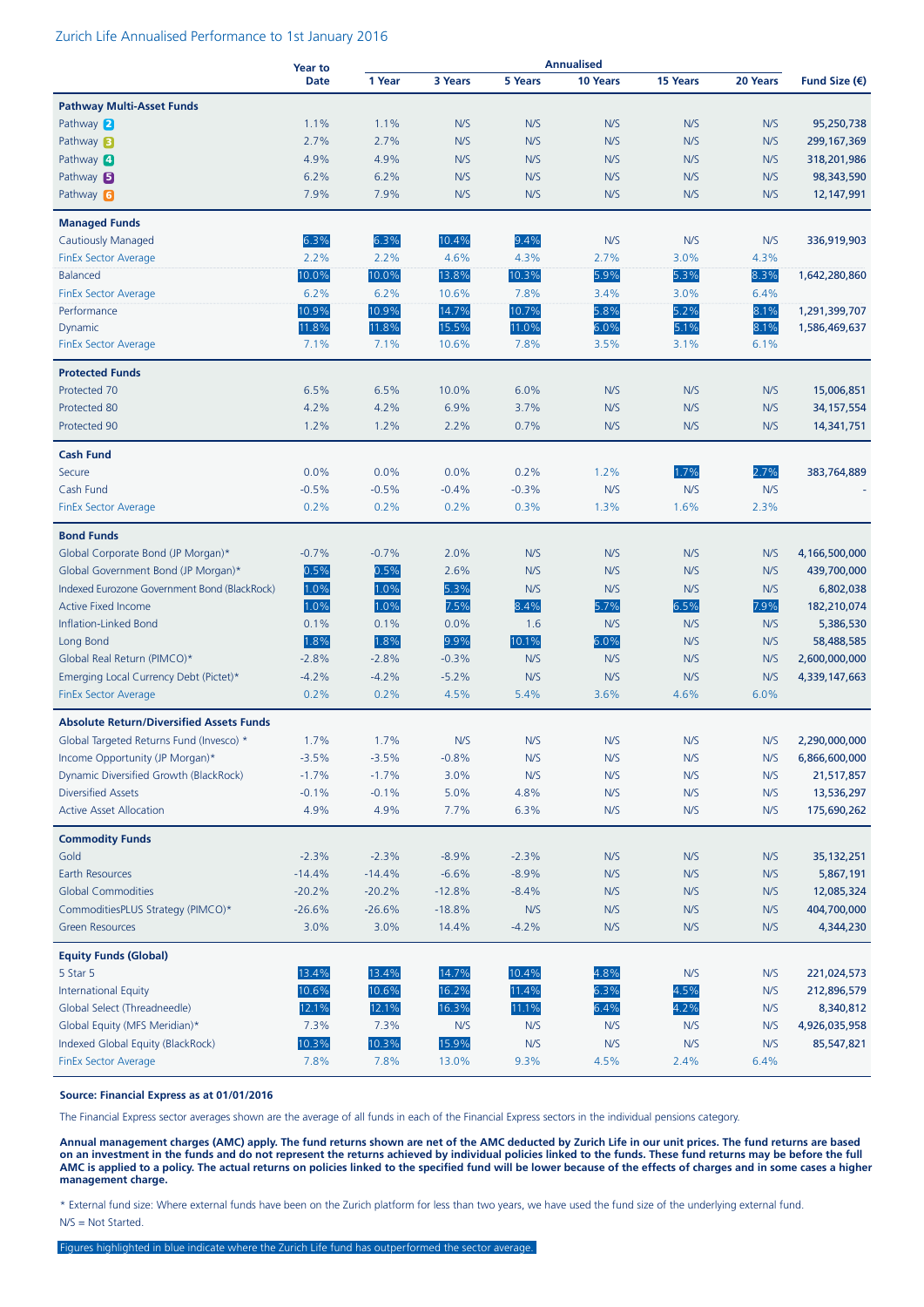|                                               | <b>Year to</b> |          |                    |               | <b>Annualised</b> |          |             |                        |  |
|-----------------------------------------------|----------------|----------|--------------------|---------------|-------------------|----------|-------------|------------------------|--|
|                                               | <b>Date</b>    | 1 Year   | 3 Years            | 5 Years       | 10 Years          | 15 Years | 20 Years    | Fund Size $(\epsilon)$ |  |
| <b>Equity Funds (European)</b>                |                |          |                    |               |                   |          |             |                        |  |
| Euro Markets Fund (BlackRock)*                | 18.2%          | 18.2%    | N/S                | N/S           | N/S               | N/S      | N/S         | 3,514,750,000          |  |
|                                               | 17.5%          | 17.5%    | 16.4%              | 13.3%         | 6.6%              | N/S      | N/S         |                        |  |
| 5 Star 5 Europe                               |                |          | 14.2%              | 13.2%         | 8.5%              |          |             | 116,425,863            |  |
| European Select (Threadneedle)                | 13.9%          | 13.9%    |                    |               |                   | 5.5%     | N/S         | 16,771,957             |  |
| Small Cap Europe (Pictet)*                    | 24.2%          | 24.2%    | N/S                | N/S           | N/S               | N/S      | N/S         | 324,521,389            |  |
| <b>FinEx Sector Average</b>                   | 15.5%          | 15.5%    | 14.1%              | 9.4%          | 5.1%              | 3.2%     | 8.1%        |                        |  |
| <b>Equity Funds (Eurozone)</b>                |                |          |                    |               |                   |          |             |                        |  |
| <b>Eurozone Equity</b>                        | 11.6%          | 11.6%    | 13.5%              | 9.5%          | 6.5%              | N/S      | N/S         | 80,779,772             |  |
| Europe ex-UK Index (BlackRock)                | 11.5%          | 11.5%    | 13.0%              | 8.4%          | 4.6%              | N/S      | N/S         | 3,301,011              |  |
| Indexed Eurozone Equity (BlackRock)           | 6.9%           | 6.9%     | 10.2%              | N/S           | N/S               | N/S      | N/S         | 2,301,463              |  |
| <b>FinEx Sector Average</b>                   | 11.4%          | 11.4%    | 12.6%              | 8.1%          | 3.0%              | 2.1%     | 6.6%        |                        |  |
|                                               |                |          |                    |               |                   |          |             |                        |  |
| <b>Equity Funds (Irish)</b>                   |                |          |                    |               |                   |          |             |                        |  |
| <b>Irish Equity</b>                           | 38.4%          | 38.4%    | 29.0%              | 22.1%         | 3.0%              | N/S      | N/S         | 23,359,819             |  |
| <b>FinEx Sector Average</b>                   | 30.3%          | 30.3%    | 25.7%              | 19.2%         | 1.1%              | 3.2%     | 7.5%        |                        |  |
| <b>Equity Funds (American)</b>                |                |          |                    |               |                   |          |             |                        |  |
| 5 Star 5 Americas                             | 11.8%          | 11.8%    | 21.6%              | 14.4%         | 7.7%              | N/S      | N/S         | 62,817,032             |  |
| American Select (Threadneedle)                | 10.0%          | 10.0%    | 18.4%              | 15.0%         | 7.8%              | 3.0%     | N/S         | 13,121,640             |  |
| <b>FinEx Sector Average</b>                   | 8.0%           | 8.0%     | 19.4%              | 14.5%         | 6.8%              | 3.1%     | 6.6%        |                        |  |
|                                               |                |          |                    |               |                   |          |             |                        |  |
| <b>Equity Fund (UK)</b>                       |                |          |                    |               |                   |          |             |                        |  |
| UK Growth (M&G)*                              | 6.8%           | 6.8%     | N/S                | N/S           | N/S               | N/S      | N/S         | 723,790,000            |  |
| UK Index (BlackRock)                          | 3.2%           | 3.2%     | 8.3%               | 7.5%          | 3.7%              | N/S      | N/S         | 2,435,145              |  |
| <b>FinEx Sector Average</b>                   | 6.7%           | 6.7%     | 8.9%               | 7.7%          | 4.1%              | 2.1%     | 5.4%        |                        |  |
|                                               |                |          |                    |               |                   |          |             |                        |  |
| <b>Equity Funds (Far East Asia)</b>           |                |          |                    |               |                   |          |             |                        |  |
| 5 Star 5 Asia Pacific                         | 5.7%           | 5.7%     | 5.8%               | 4.8%          | 3.8%              | N/S      | N/S         | 75,664,645             |  |
| Asia Pacific Equity                           | 0.7%           | 0.7%     | 4.2%               | 4.0%          | N/S               | N/S      | N/S         | 6,843,472              |  |
| <b>FinEx Sector Average</b>                   | $-2.0%$        | $-2.0%$  | 2.9%               | 2.3%          | 4.6%              | 5.4%     | 5.0%        |                        |  |
| <b>Equity Funds (Japan)</b>                   |                |          |                    |               |                   |          |             |                        |  |
| Japan Index (BlackRock)                       | 19.8%          | 19.8%    | 16.4%              | 8.3%          | 1.1%              | N/S      | N/S         | 4,533,363              |  |
| <b>FinEx Sector Average</b>                   | 17.6%          | 17.6%    | 15.0%              | 8.0%          | 0.1%              | 1.4%     | 0.9%        |                        |  |
|                                               |                |          |                    |               |                   |          |             |                        |  |
| <b>Equity Funds (High Yield)</b>              |                |          |                    |               |                   |          |             |                        |  |
| Dividend Growth                               | 6.0%           | 6.0%     | 14.5%              | 12.3%         | 5.4%              | N/S      | N/S         | 202,691,614            |  |
| Global Dividend (M&G)*                        | $-3.4%$        | $-3.4%$  | N/S                | N/S           | N/S               | N/S      | N/S         | 6,162,980,000          |  |
| <b>FinEx Sector Average</b>                   | 7.8%           | 7.8%     | 13.0%              | 9.3%          | 4.5%              | 2.4%     | 6.4%        |                        |  |
| <b>Equity Funds (Emerging Market)</b>         |                |          |                    |               |                   |          |             |                        |  |
| India Equity                                  | 1.9%           | 1.9%     | 8.0%               | $-0.4%$       | N/S               | N/S      | N/S         | 13,539,154             |  |
| Emerging Markets Opportunities (JP Morgan)*   | $-11.4%$       | $-11.4%$ | N/S                | N/S           | N/S               | N/S      | N/S         | 2,019,800,000          |  |
| <b>FinEx Sector Average</b>                   | $-6.7%$        | $-6.7%$  | $-0.4%$            | $-2.9%$       | 4.3%              | N/S      | N/S         |                        |  |
|                                               |                |          |                    |               |                   |          |             |                        |  |
| <b>Equity Funds (Specialist)</b>              | 21.4%          | 21.4%    |                    |               |                   |          |             |                        |  |
| Top Tech 100<br><b>FinEx Sector Average</b>   | 0.0%           | 0.0%     | 28.5%<br>4.6%      | 21.1%<br>1.5% | 11.9%<br>1.5%     | N/S      | N/S<br>3.2% | 32,697,327             |  |
|                                               |                |          |                    |               |                   | $-0.2%$  |             |                        |  |
| <b>Property Funds</b>                         |                |          |                    |               |                   |          |             |                        |  |
| Fund of REITs                                 | 27.8%          | 27.8%    | <b>Not Started</b> | Not Started   | N/S               | N/S      | N/S         | 15,599,667             |  |
| European (Ex-UK) Property                     | 16.7%          | 16.7%    | 13.4%              | 9.5%          | N/S               | N/S      | N/S         | 47,254,963             |  |
| Global Property Equities (Henderson Horizon)* | 10.2%          | 10.2%    | 10.4%              | N/S           | N/S               | N/S      | N/S         | 440,000,000            |  |
| Australasia Property                          | 2.4%           | 2.4%     | 5.0%               | 5.8%          | N/S               | N/S      | N/S         | 23,082,568             |  |
| <b>FinEx Sector Average</b>                   | 8.9%           | 8.9%     | 9.2%               | 5.5%          | $-1.0%$           | 2.8%     | 7.2%        |                        |  |
|                                               |                |          |                    |               |                   |          |             |                        |  |
| <b>Funds Closed to New Business</b>           |                |          |                    |               |                   |          |             |                        |  |
| <b>Eurozone Property</b>                      | 17.5%          | 17.5%    | 13.0%              | 9.2%          | 4.5%              | N/S      | N/S         | 23,447,922             |  |
| Global Emerging Markets Equity (Aberdeen)*    | $-7.3%$        | $-7.3%$  | $-3.0%$            | N/S           | N/S               | N/S      | N/S         | 5,737,887,011          |  |

**Warning: Past performance is not a reliable guide to future performance. Warning: The value of your investment may go down as well as up. Warning: Benefits may be affected by changes in currency exchange rates. Warning: If you invest in this fund you may lose some or all of the money you invest.**